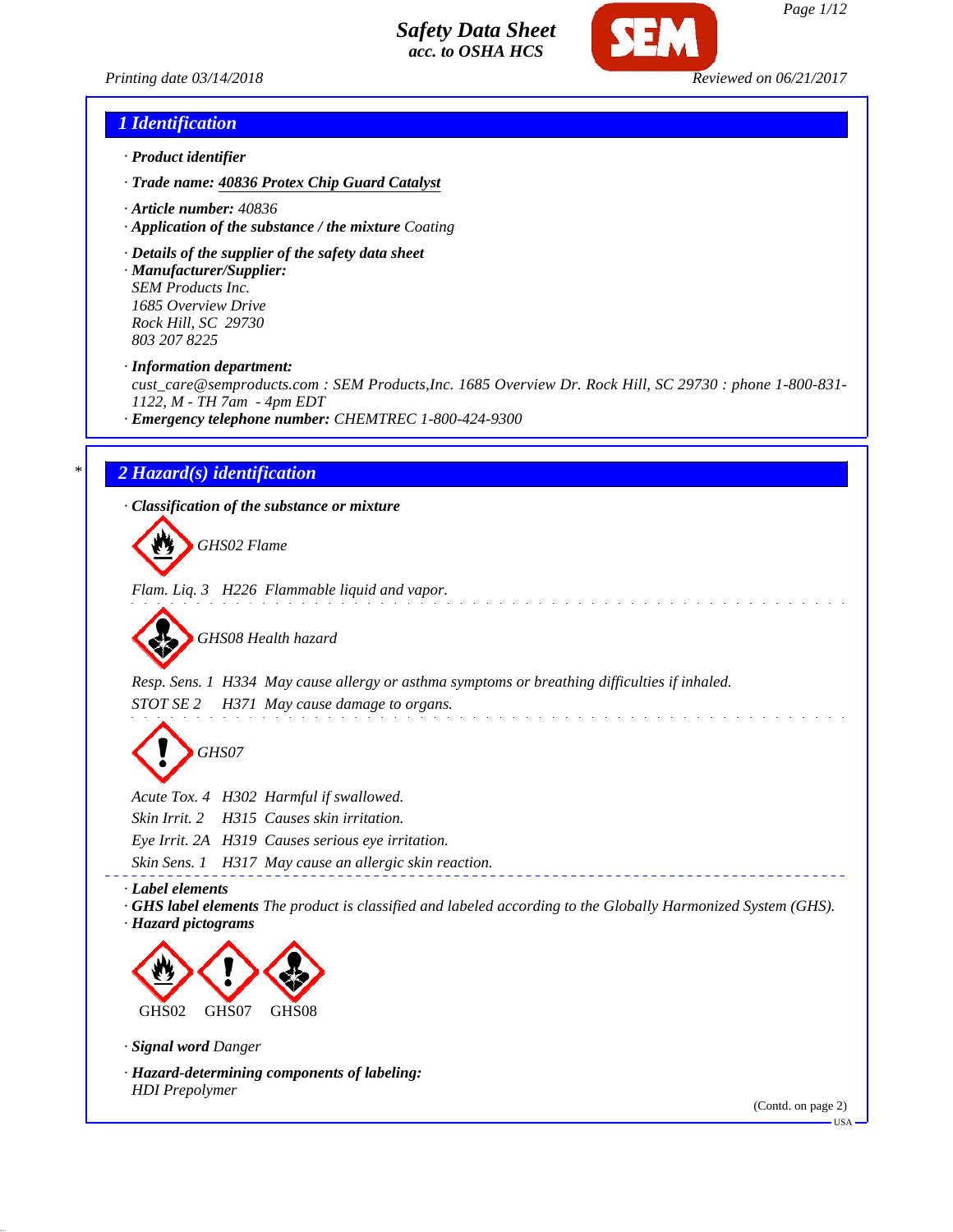2

 $\overline{0}$ 

*Fire = 3 Reactivity = 0*

*Printing date 03/14/2018 Reviewed on 06/21/2017*

**SEM** 

*Trade name: 40836 Protex Chip Guard Catalyst*

|                              | (Contd. of page 1)                                                                                                     |
|------------------------------|------------------------------------------------------------------------------------------------------------------------|
| n-butyl acetate              |                                                                                                                        |
| · Hazard statements          |                                                                                                                        |
|                              | H226 Flammable liquid and vapor.                                                                                       |
| H302 Harmful if swallowed.   |                                                                                                                        |
| H315 Causes skin irritation. |                                                                                                                        |
|                              | H319 Causes serious eye irritation.                                                                                    |
|                              | H334 May cause allergy or asthma symptoms or breathing difficulties if inhaled.                                        |
|                              | H317 May cause an allergic skin reaction.                                                                              |
|                              | H371 May cause damage to organs.                                                                                       |
| · Precautionary statements   |                                                                                                                        |
| P210                         | Keep away from heat/sparks/open flames/hot surfaces. - No smoking.                                                     |
| P233                         | Keep container tightly closed.                                                                                         |
| P240                         | Ground/bond container and receiving equipment.                                                                         |
| P241                         | Use explosion-proof electrical/ventilating/lighting/equipment.                                                         |
| P242                         | Use only non-sparking tools.                                                                                           |
| P <sub>243</sub>             | Take precautionary measures against static discharge.                                                                  |
| P260                         | Do not breathe dust/fume/gas/mist/vapors/spray.                                                                        |
| P <sub>264</sub>             | Wash thoroughly after handling.                                                                                        |
| P <sub>270</sub>             | Do not eat, drink or smoke when using this product.                                                                    |
| P <sub>272</sub>             | Contaminated work clothing must not be allowed out of the workplace.                                                   |
| P280                         | Wear protective gloves/protective clothing/eye protection/face protection.                                             |
| P284                         | [In case of inadequate ventilation] wear respiratory protection.                                                       |
| $P301 + P312$                | If swallowed: Call a poison center/doctor if you feel unwell.                                                          |
| P330                         | Rinse mouth.                                                                                                           |
|                              | P303+P361+P353 If on skin (or hair): Take off immediately all contaminated clothing. Rinse skin with water/<br>shower. |
| $P304 + P341$                | If inhaled: If breathing is difficult, remove person to fresh air and keep comfortable for<br>breathing.               |
|                              | P305+P351+P338 If in eyes: Rinse cautiously with water for several minutes. Remove contact lenses, if present          |
|                              | and easy to do. Continue rinsing.                                                                                      |
| $P308 + P311$                | IF exposed or concerned: Call a poison center/doctor.                                                                  |
| $P362 + P364$                | Take off contaminated clothing and wash it before reuse.                                                               |
| $P333 + P313$                | If skin irritation or rash occurs: Get medical advice/attention.                                                       |
| P321                         | Specific treatment (see on this label).                                                                                |
| $P337 + P313$                | If eye irritation persists: Get medical advice/attention.                                                              |
| $P342 + P311$                | If experiencing respiratory symptoms: Call a poison center/doctor.                                                     |
| P <sub>363</sub>             | Wash contaminated clothing before reuse.                                                                               |
| $P370 + P378$                | In case of fire: Use for extinction: CO2, powder or water spray.                                                       |
| $P403 + P235$                | Store in a well-ventilated place. Keep cool.                                                                           |
| P <sub>405</sub>             | Store locked up.                                                                                                       |
| P501                         | Dispose of contents/container in accordance with local/regional/national/international                                 |
|                              | regulations.                                                                                                           |
|                              |                                                                                                                        |
| · Classification system:     |                                                                                                                        |

(Contd. on page 3)  $-<sub>USA</sub>$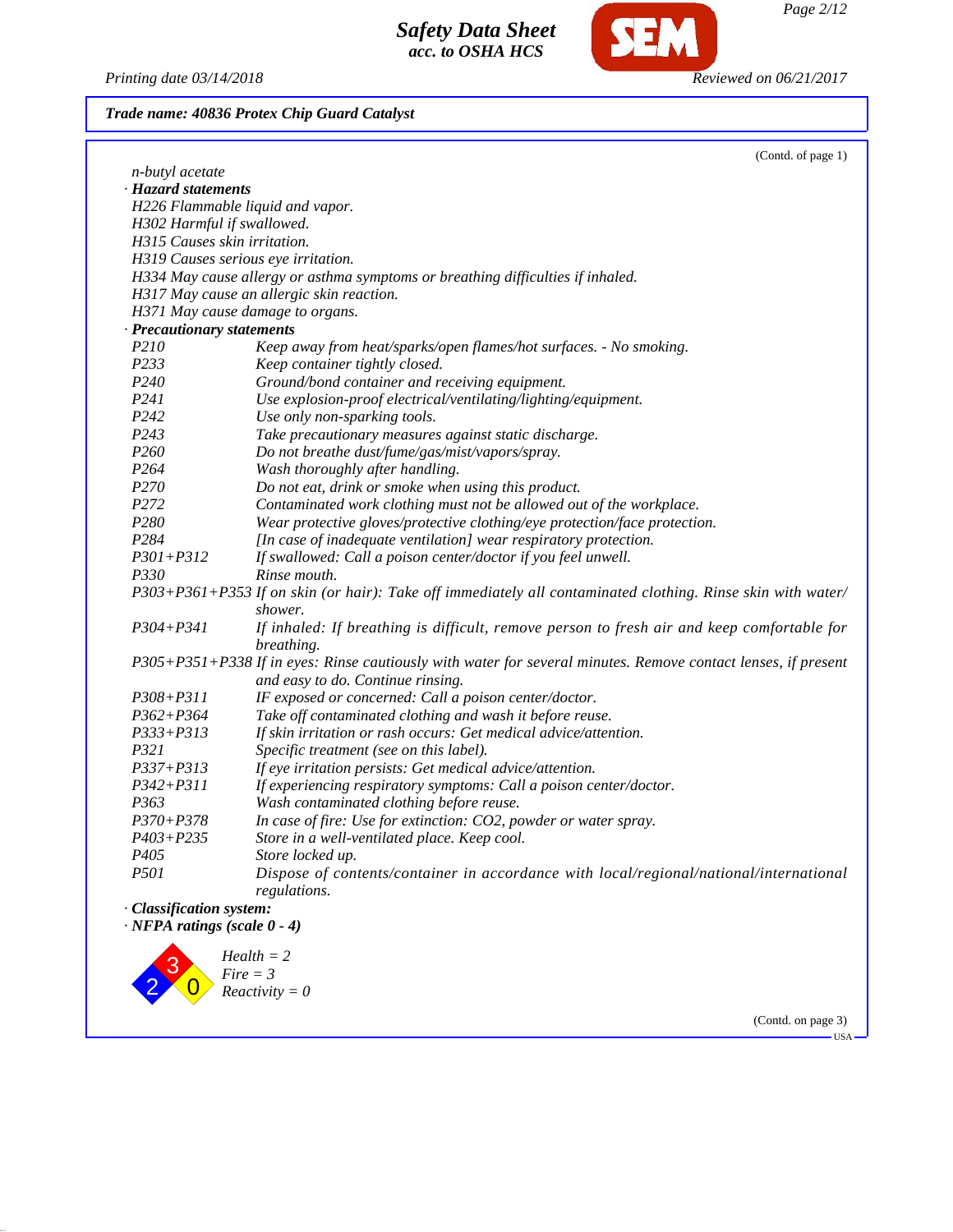*Printing date 03/14/2018 Reviewed on 06/21/2017*

### *Trade name: 40836 Protex Chip Guard Catalyst*

(Contd. of page 2)

*· HMIS-ratings (scale 0 - 4)*



*· Other hazards*

*· Results of PBT and vPvB assessment*

- *· PBT: Not applicable.*
- *· vPvB: Not applicable.*

### *\* 3 Composition/information on ingredients*

*· Chemical characterization: Mixtures*

*· Description:*

*Mixture: consisting of the following components. Weight percentages*

*· Dangerous components: 28182-81-2 HDI Prepolymer 70-100% 123-86-4 n-butyl acetate 13-30% 763-69-9 ethyl 3-ethoxypropionate* <sup>≥</sup>*7-<10%*

### *\* 4 First-aid measures*

*· Description of first aid measures*

*· General information:*

*Symptoms of poisoning may even occur after several hours; therefore medical observation for at least 48 hours after the accident.*

*· After inhalation:*

*Supply fresh air and to be sure call for a doctor.*

- *In case of unconsciousness place patient stably in side position for transportation.*
- *· After skin contact: Immediately wash with water and soap and rinse thoroughly.*
- *· After eye contact:*

*Rinse opened eye for several minutes under running water. If symptoms persist, consult a doctor.*

- *· After swallowing: Immediately call a doctor.*
- *· Information for doctor:*
- *· Most important symptoms and effects, both acute and delayed No further relevant information available.*
- *· Indication of any immediate medical attention and special treatment needed No further relevant information available.*

# *\* 5 Fire-fighting measures*

- *· Extinguishing media*
- *· Suitable extinguishing agents:*
- *CO2, extinguishing powder or water spray. Fight larger fires with water spray or alcohol resistant foam. · For safety reasons unsuitable extinguishing agents: Water with full jet*
- *· Special hazards arising from the substance or mixture No further relevant information available.*

(Contd. on page 4)

USA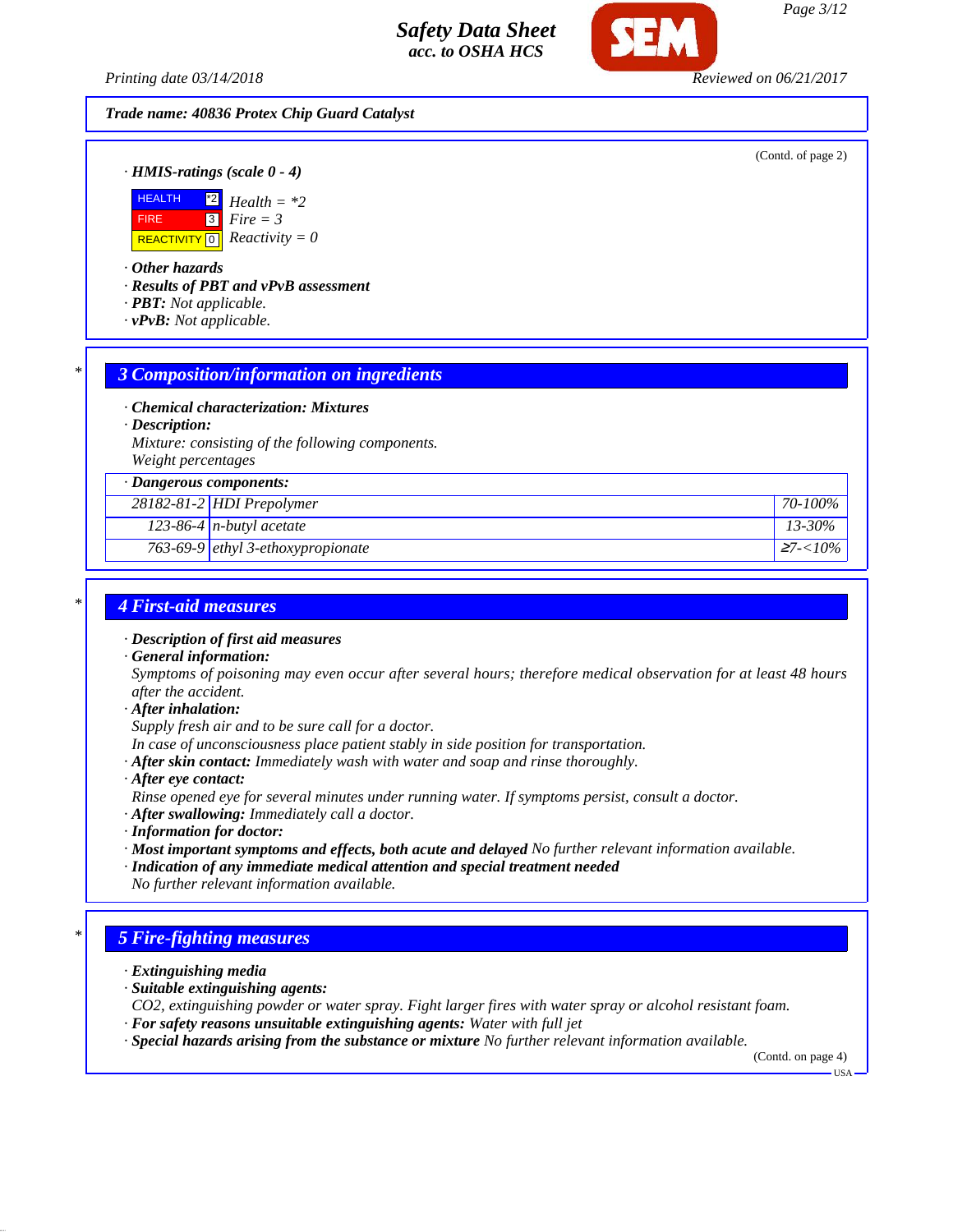*Printing date 03/14/2018 Reviewed on 06/21/2017*

*Trade name: 40836 Protex Chip Guard Catalyst*

*· Advice for firefighters*

*· Protective equipment: No special measures required.*

### *\* 6 Accidental release measures*

- *· Personal precautions, protective equipment and emergency procedures Wear protective equipment. Keep unprotected persons away.*
- *· Environmental precautions: Do not allow to enter sewers/ surface or ground water.*
- *· Methods and material for containment and cleaning up:*
- *Absorb with liquid-binding material (sand, diatomite, acid binders, universal binders, sawdust). Dispose contaminated material as waste according to item 13.*
- *Ensure adequate ventilation.*
- *· Reference to other sections*
- *See Section 7 for information on safe handling.*
- *See Section 8 for information on personal protection equipment.*
- *See Section 13 for disposal information.*

### *· Protective Action Criteria for Chemicals*

| $\cdot$ PAC-1: |                                             |                                    |
|----------------|---------------------------------------------|------------------------------------|
|                | 28182-81-2 HDI Prepolymer                   | 7.8 $mg/m^3$                       |
|                | $123-86-4$ n-butyl acetate                  | $5$ ppm                            |
|                | 763-69-9 ethyl 3-ethoxypropionate           | $1.6$ ppm                          |
| $\cdot$ PAC-2: |                                             |                                    |
|                | 28182-81-2 HDI Prepolymer                   | $86$ mg/m <sup>3</sup>             |
|                | $123-86-4$ n-butyl acetate                  | 200 ppm                            |
|                | 763-69-9 $\epsilon$ thyl 3-ethoxypropionate | $18$ ppm                           |
| $\cdot$ PAC-3: |                                             |                                    |
|                | 28182-81-2 HDI Prepolymer                   | $\overline{5}10$ mg/m <sup>3</sup> |
|                | 123-86-4 $n$ -butyl acetate                 | $3000*$ ppm                        |
|                | 763-69-9 $\epsilon$ thyl 3-ethoxypropionate | $110$ ppm                          |

### *\* 7 Handling and storage*

*· Handling:*

*· Precautions for safe handling*

*No special measures required.*

*Ensure good ventilation/exhaustion at the workplace.*

- *· Information about protection against explosions and fires: Keep ignition sources away - Do not smoke. Protect against electrostatic charges.*
- *· Conditions for safe storage, including any incompatibilities*

*· Storage:*

- *· Requirements to be met by storerooms and receptacles: No special requirements.*
- *· Information about storage in one common storage facility: Not required.*
- *· Further information about storage conditions: Keep receptacle tightly sealed.*

(Contd. on page 5)

(Contd. of page 3)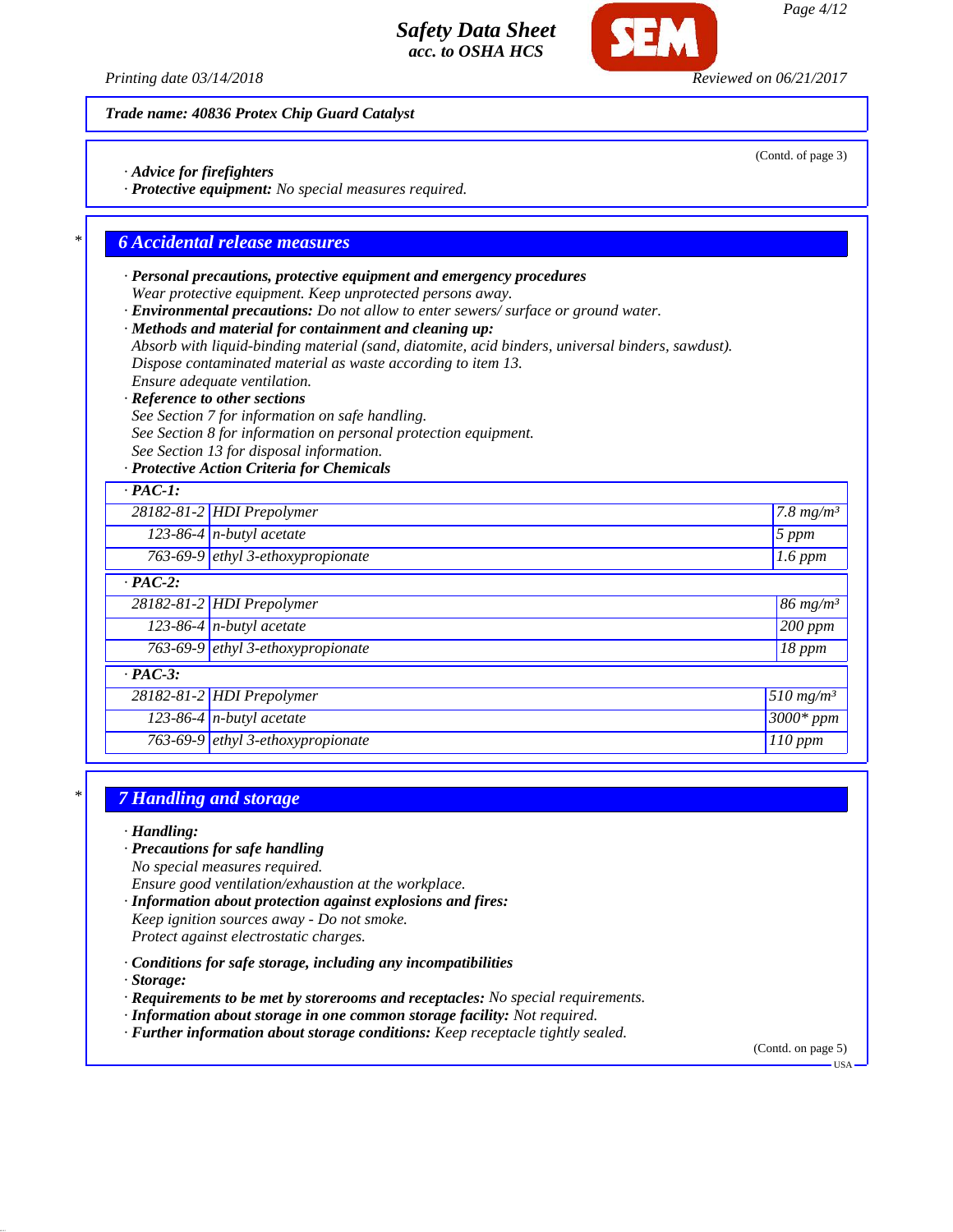*Printing date 03/14/2018 Reviewed on 06/21/2017*

*Trade name: 40836 Protex Chip Guard Catalyst*

(Contd. of page 4)

*· Specific end use(s) No further relevant information available.*

### *\* 8 Exposure controls/personal protection*

*· Additional information about design of technical systems: No further data; see item 7.*

*· Control parameters*

### *· Components with limit values that require monitoring at the workplace:*

*The following constituent is the only constituent of the product which has a PEL, TLV or other recommended exposure limit.*

*At this time, the other constituents have no known exposure limits.*

### *123-86-4 n-butyl acetate*

*PEL Long-term value: 710 mg/m³, 150 ppm*

*REL Long-term value: 950 mg/m³, 200 ppm*

*TLV Short-term value: 712 mg/m³, 150 ppm*

*Long-term value: 238 mg/m³, 50 ppm*

*· Additional information: The lists that were valid during the creation were used as basis.*

### *· Exposure controls*

- *· Personal protective equipment:*
- *· General protective and hygienic measures:*

*Keep away from foodstuffs, beverages and feed. Immediately remove all soiled and contaminated clothing. Wash hands before breaks and at the end of work. Avoid contact with the eyes and skin.*

*· Breathing equipment:*

*In case of brief exposure or low pollution use respiratory filter device. In case of intensive or longer exposure use respiratory protective device that is independent of circulating air.*

### *· Protection of hands:*

*Due to missing tests no recommendation to the glove material can be given for the product/ the preparation/ the chemical mixture.*

*Selection of the glove material on consideration of the penetration times, rates of diffusion and the degradation*



*Protective gloves*

*The glove material has to be impermeable and resistant to the product/ the substance/ the preparation. · Material of gloves*

*The selection of the suitable gloves does not only depend on the material, but also on further marks of quality and varies from manufacturer to manufacturer. As the product is a preparation of several substances, the resistance of the glove material can not be calculated in advance and has therefore to be checked prior to the application.*

### *· Penetration time of glove material*

*The exact break trough time has to be found out by the manufacturer of the protective gloves and has to be observed.*

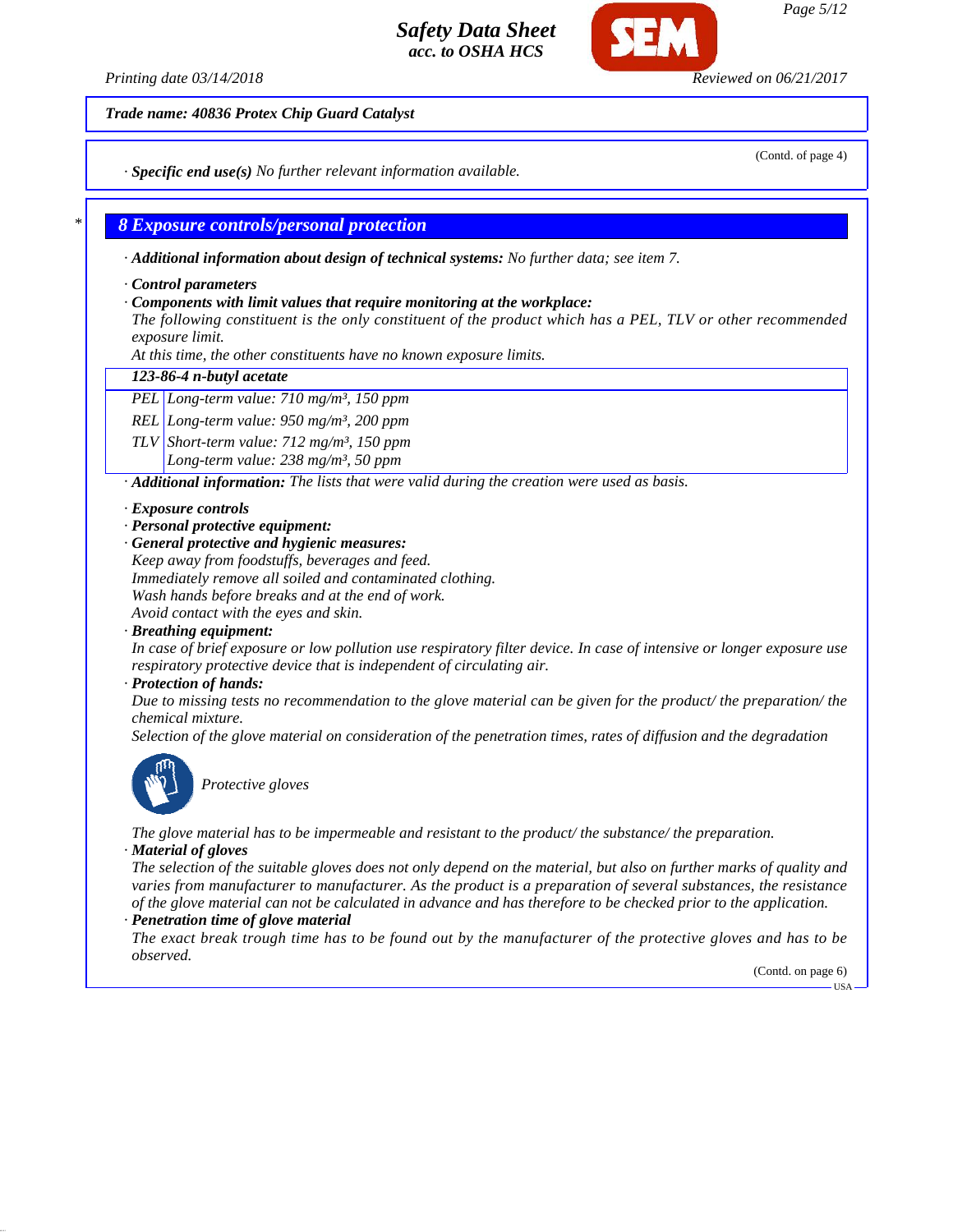

**SEM** 

*Trade name: 40836 Protex Chip Guard Catalyst*

*· Eye protection:*

(Contd. of page 5)



*Tightly sealed goggles*

# *\* 9 Physical and chemical properties*

| · Information on basic physical and chemical properties    |                                                          |
|------------------------------------------------------------|----------------------------------------------------------|
| <b>General Information</b>                                 |                                                          |
| $\cdot$ Appearance:                                        |                                                          |
| Form:                                                      | Liquid                                                   |
| Color:                                                     | According to product specification                       |
| $\cdot$ Odor:                                              | Characteristic                                           |
| · Odor threshold:                                          | Not determined.                                          |
| $\cdot$ pH-value:                                          | Not determined.                                          |
| · Change in condition                                      |                                                          |
| <b>Melting point/Melting range:</b>                        | Undetermined.                                            |
| <b>Boiling point/Boiling range:</b>                        | $124 - 128 °C$                                           |
| · Flash point:                                             | 27 °C                                                    |
| · Flammability (solid, gaseous):                           | Not applicable.                                          |
| · Ignition temperature:                                    | 370 °C                                                   |
| · Decomposition temperature:                               | Not determined.                                          |
| $\cdot$ Auto igniting:                                     | Product is not selfigniting.                             |
| · Danger of explosion:                                     | In use, may form flammable/explosive vapour-air mixture. |
| · Explosion limits:                                        |                                                          |
| Lower:                                                     | 1.2 Vol %                                                |
| <b>Upper:</b>                                              | 7.5 Vol %                                                |
| $\cdot$ Vapor pressure at 20 $\cdot$ C:                    | $10.7$ $hPa$                                             |
| $\cdot$ Density at 20 $\textdegree$ C:                     | $1.08231$ g/cm <sup>3</sup>                              |
| · Relative density                                         | Not determined.                                          |
| · Vapor density                                            | Not determined.                                          |
| · Evaporation rate                                         | Not determined.                                          |
| · Solubility in / Miscibility with                         |                                                          |
| Water:                                                     | Not miscible or difficult to mix.                        |
| · Partition coefficient (n-octanol/water): Not determined. |                                                          |
| · Viscosity:                                               |                                                          |
| Dynamic:                                                   | Not determined.                                          |
| Kinematic:                                                 | Not determined.                                          |
| · Solvent content:                                         |                                                          |
| Organic solvents:                                          | 20.4%                                                    |
|                                                            | (Contd. on page 7)                                       |
|                                                            | - USA -                                                  |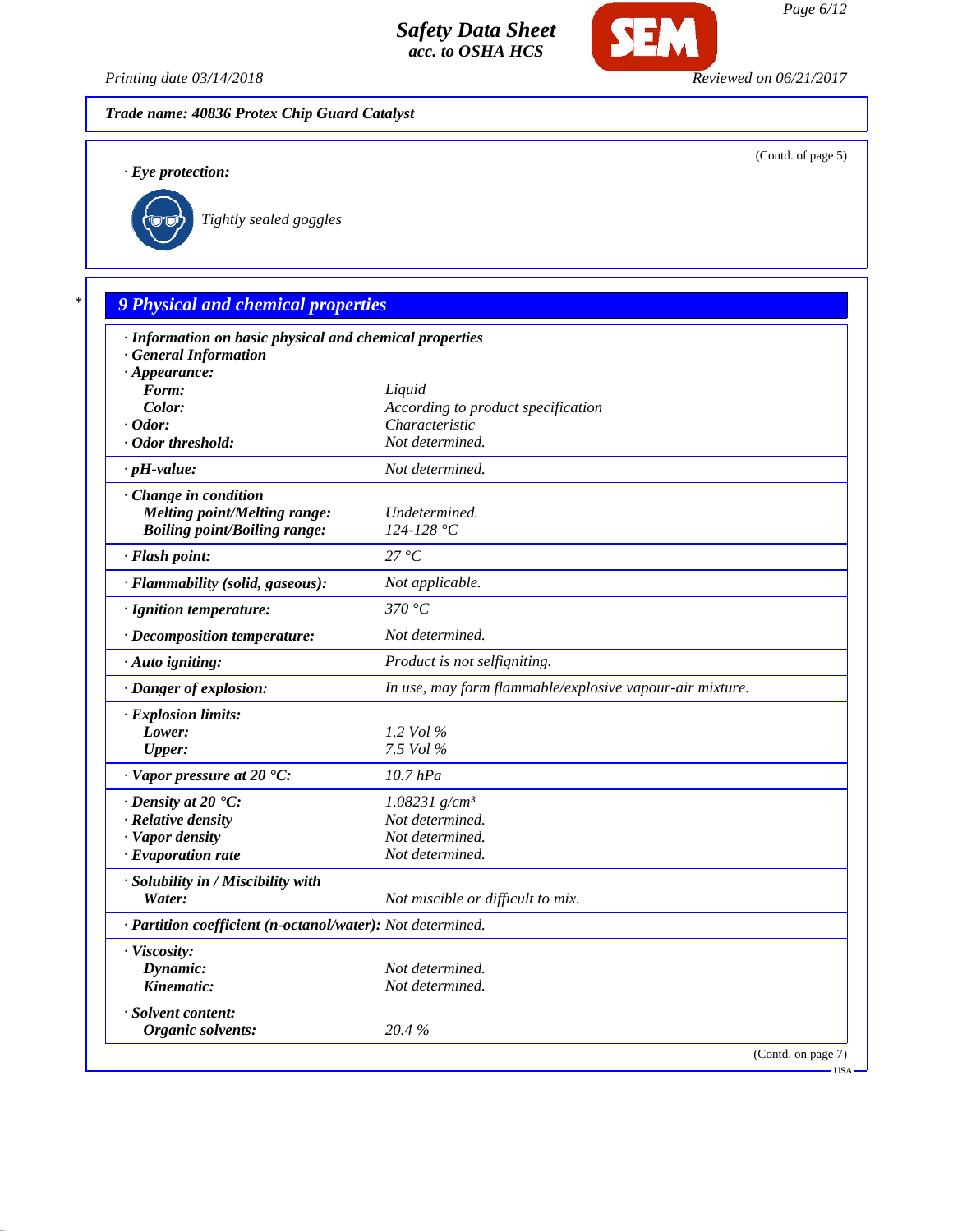

*Trade name: 40836 Protex Chip Guard Catalyst*

|                                                     |                                                            | (Contd. of page $6$ ) |
|-----------------------------------------------------|------------------------------------------------------------|-----------------------|
| <b>VOC</b> content:                                 | 20.40 %<br>220.8 g/l / 1.84 lb/gl                          |                       |
| <i>Solids content:</i><br>$\cdot$ Other information | <b>79.5%</b><br>No further relevant information available. |                       |

## *\* 10 Stability and reactivity*

*· Reactivity No further relevant information available.*

*· Chemical stability*

*· Thermal decomposition / conditions to be avoided: No decomposition if used according to specifications.*

*· Possibility of hazardous reactions No dangerous reactions known.*

*· Conditions to avoid No further relevant information available.*

*· Incompatible materials: No further relevant information available.*

*· Hazardous decomposition products: No dangerous decomposition products known.*

### *\* 11 Toxicological information*

*· Information on toxicological effects*

*· Acute toxicity:*

### *· LD/LC50 values that are relevant for classification:*

*28182-81-2 HDI Prepolymer*

| Oral   | LD50 | $1,000$ mg/kg (rat)                        |
|--------|------|--------------------------------------------|
| Dermal | LD50 | $5,000$ mg/kg (rabbit)                     |
|        |      | Inhalative $LC50/4 h$ 137-1,150 mg/l (rat) |

### *· Primary irritant effect:*

*· on the skin: Irritant to skin and mucous membranes.*

*· on the eye: Irritating effect.*

*· Sensitization:*

*Sensitization possible through inhalation.*

*Sensitization possible through skin contact.*

#### *· Additional toxicological information:*

*The product shows the following dangers according to internally approved calculation methods for preparations: Harmful*

*Irritant*

### *· Carcinogenic categories*

*· IARC (International Agency for Research on Cancer)*

*None of the ingredients is listed.*

### *· NTP (National Toxicology Program)*

*None of the ingredients is listed.*

### *· OSHA-Ca (Occupational Safety & Health Administration)*

*None of the ingredients is listed.*

USA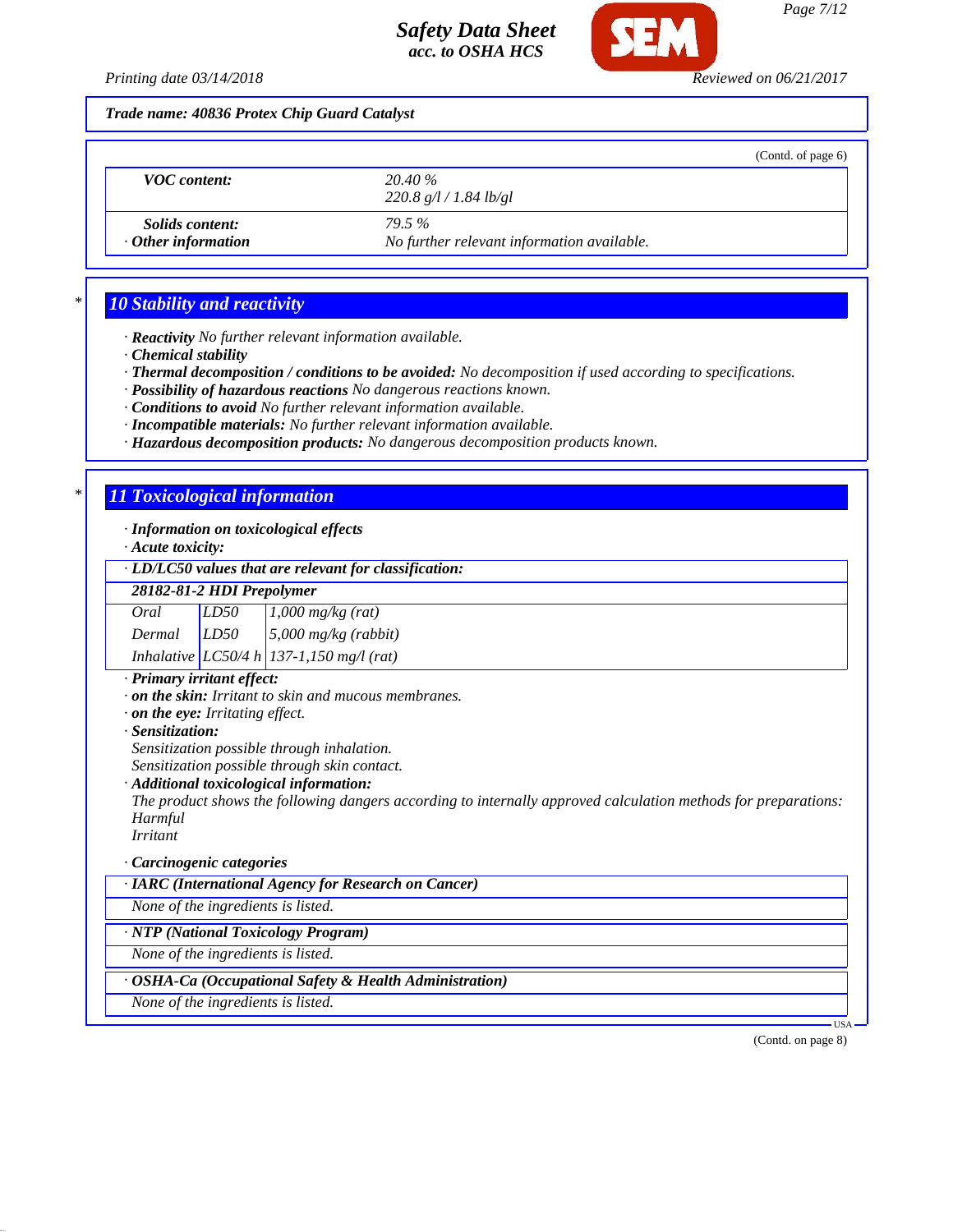



*Page 8/12*

*Trade name: 40836 Protex Chip Guard Catalyst*

(Contd. of page 7)

# *\* 12 Ecological information*

- *· Toxicity*
- *· Aquatic toxicity: No further relevant information available.*
- *· Persistence and degradability No further relevant information available.*
- *· Behavior in environmental systems:*
- *· Bioaccumulative potential No further relevant information available.*
- *· Mobility in soil No further relevant information available.*
- *· Additional ecological information:*
- *· General notes:*
- *Water hazard class 1 (Self-assessment): slightly hazardous for water*

*Do not allow undiluted product or large quantities of it to reach ground water, water course or sewage system.*

- *· Results of PBT and vPvB assessment*
- *· PBT: Not applicable.*
- *· vPvB: Not applicable.*
- *· Other adverse effects No further relevant information available.*

# *13 Disposal considerations*

*· Waste treatment methods*

*· Recommendation:*

*Must not be disposed of together with household garbage. Do not allow product to reach sewage system.*

- *· Uncleaned packagings:*
- *· Recommendation: Disposal must be made according to official regulations.*

| $\cdot$ UN-Number               |                                                            |
|---------------------------------|------------------------------------------------------------|
| · DOT, ADR, IMDG, IATA          | <i>UN1993</i>                                              |
| $\cdot$ UN proper shipping name |                                                            |
| $\cdot$ DOT                     | Flammable liquids, n.o.s. (n-butyl acetate)                |
| $-ADR$                          | 1993 Flammable liquids, n.o.s. (n-butyl acetate)           |
| $\cdot$ IMDG                    | FLAMMABLE LIQUID, N.O.S. (n-butyl acetate, HDI Prepolymer) |
| $\cdot$ IATA                    | FLAMMABLE LIQUID, N.O.S. (n-butyl acetate)                 |
| · Transport hazard class(es)    |                                                            |
| $\cdot$ DOT                     |                                                            |
|                                 |                                                            |
|                                 |                                                            |
|                                 |                                                            |
| · Class                         | 3 Flammable liquids                                        |
| · Label                         | 3                                                          |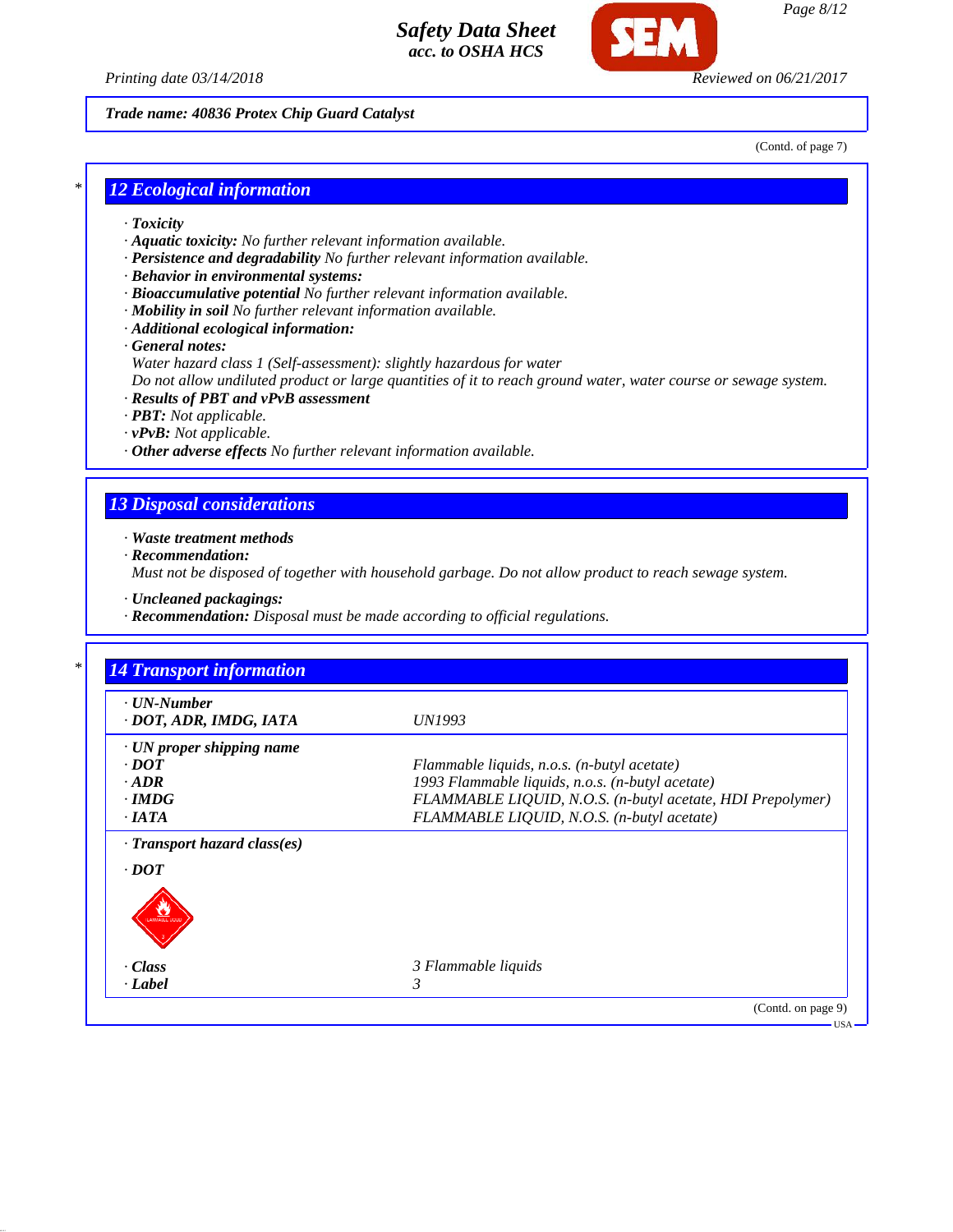

Printing date 03/14/2018 **Reviewed on 06/21/2017** 

# *Trade name: 40836 Protex Chip Guard Catalyst*

|                                                                                     | (Contd. of page 8)                                                                                                     |
|-------------------------------------------------------------------------------------|------------------------------------------------------------------------------------------------------------------------|
| $-ADR, IATA$                                                                        |                                                                                                                        |
|                                                                                     |                                                                                                                        |
| · Class<br>· Label                                                                  | 3 Flammable liquids<br>3                                                                                               |
| $\cdot$ IMDG                                                                        |                                                                                                                        |
|                                                                                     |                                                                                                                        |
| · Class<br>· Label                                                                  | 3 Flammable liquids<br>3                                                                                               |
| · Packing group<br>· DOT, ADR, IMDG, IATA                                           | III                                                                                                                    |
| · Environmental hazards:                                                            | Product contains environmentally hazardous substances: HDI<br>Prepolymer                                               |
| · Marine pollutant:                                                                 | Yes<br>Symbol (fish and tree)                                                                                          |
| · Special precautions for user<br><b>EMS Number:</b><br>· Stowage Category          | Warning: Flammable liquids<br>$F-E, S-E$<br>A                                                                          |
| Transport in bulk according to Annex II of<br><b>MARPOL73/78 and the IBC Code</b>   | Not applicable.                                                                                                        |
| · Transport/Additional information:                                                 |                                                                                                                        |
| $\cdot$ DOT<br>· Quantity limitations                                               | On passenger aircraft/rail: 60 L<br>On cargo aircraft only: 220 L                                                      |
| $\cdot$ <i>ADR</i><br>$\cdot$ Excepted quantities (EQ)                              | Code: E1<br>Maximum net quantity per inner packaging: 30 ml<br>Maximum net quantity per outer packaging: 1000 ml       |
| $\cdot$ IMDG<br>$\cdot$ Limited quantities (LQ)<br>$\cdot$ Excepted quantities (EQ) | 5L<br>Code: E1<br>Maximum net quantity per inner packaging: 30 ml<br>Maximum net quantity per outer packaging: 1000 ml |
|                                                                                     | UN 1993 FLAMMABLE LIQUIDS, N.O.S. (N-BUTYL ACETATE),                                                                   |

(Contd. on page 10)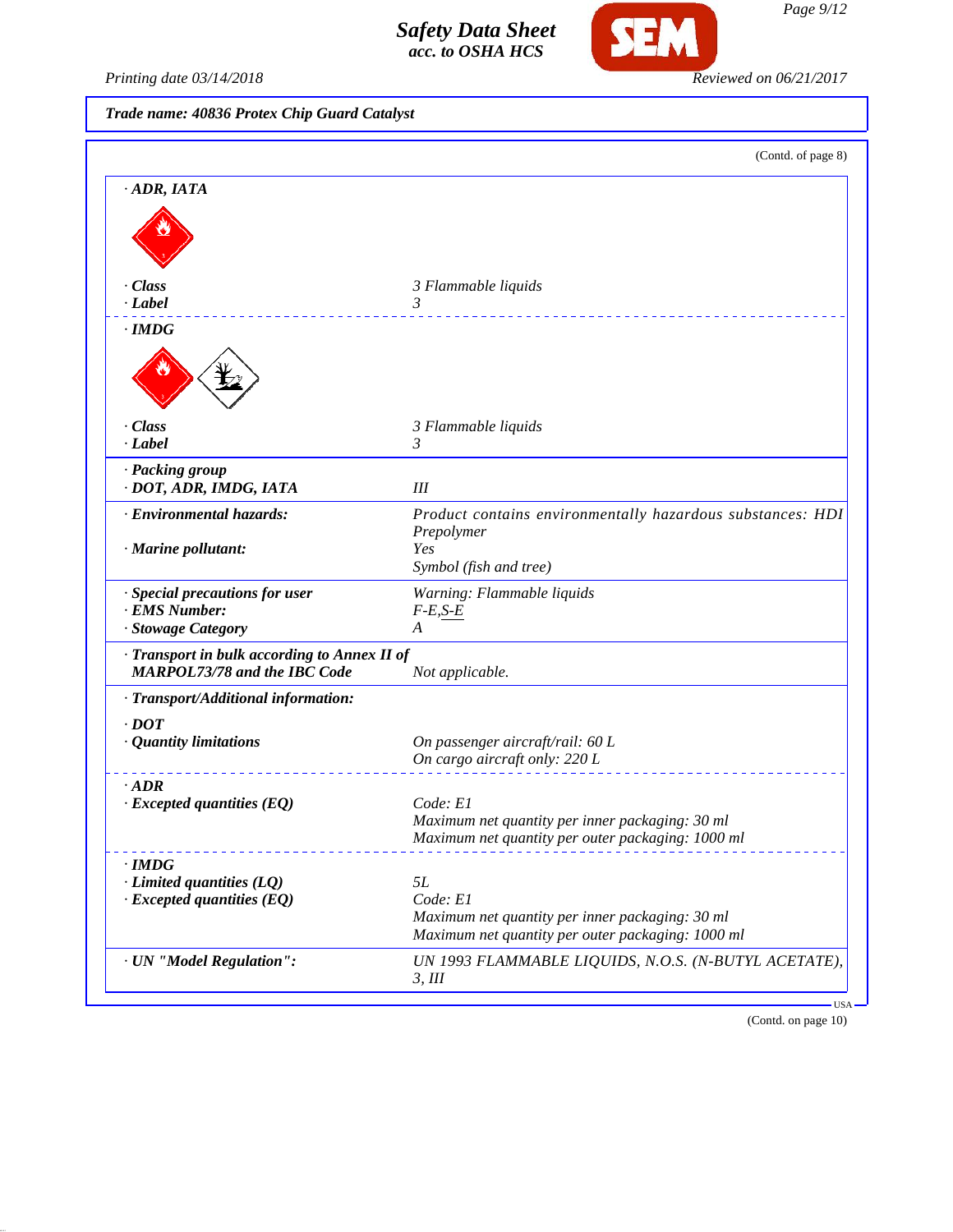

*Printing date 03/14/2018 Reviewed on 06/21/2017*

*Trade name: 40836 Protex Chip Guard Catalyst*

(Contd. of page 9)

*Page 10/12*

### *\* 15 Regulatory information*

*· Safety, health and environmental regulations/legislation specific for the substance or mixture · Sara*

*· Section 355 (extremely hazardous substances):*

*None of the ingredient is listed.*

*· Section 313 (Specific toxic chemical listings):*

*None of the ingredients is listed.*

*· TSCA (Toxic Substances Control Act):*

*All ingredients are listed.*

*· Proposition 65*

*· Chemicals known to cause cancer:*

*None of the ingredients is listed.*

*· Chemicals known to cause reproductive toxicity for females:*

*None of the ingredients is listed.*

*· Chemicals known to cause reproductive toxicity for males:*

*None of the ingredients is listed.*

*· Chemicals known to cause developmental toxicity:*

*None of the ingredients is listed.*

*· Cancerogenity categories*

*· EPA (Environmental Protection Agency)*

*None of the ingredients is listed.*

*· TLV (Threshold Limit Value established by ACGIH)*

*None of the ingredients is listed.*

*· NIOSH-Ca (National Institute for Occupational Safety and Health)*

*None of the ingredients is listed.*

*· GHS label elements The product is classified and labeled according to the Globally Harmonized System (GHS). · Hazard pictograms*



*· Signal word Danger*

*· Hazard-determining components of labeling: HDI Prepolymer n-butyl acetate · Hazard statements H226 Flammable liquid and vapor. H302 Harmful if swallowed. H315 Causes skin irritation. H319 Causes serious eye irritation. H334 May cause allergy or asthma symptoms or breathing difficulties if inhaled. H317 May cause an allergic skin reaction. H371 May cause damage to organs.*

(Contd. on page 11)

USA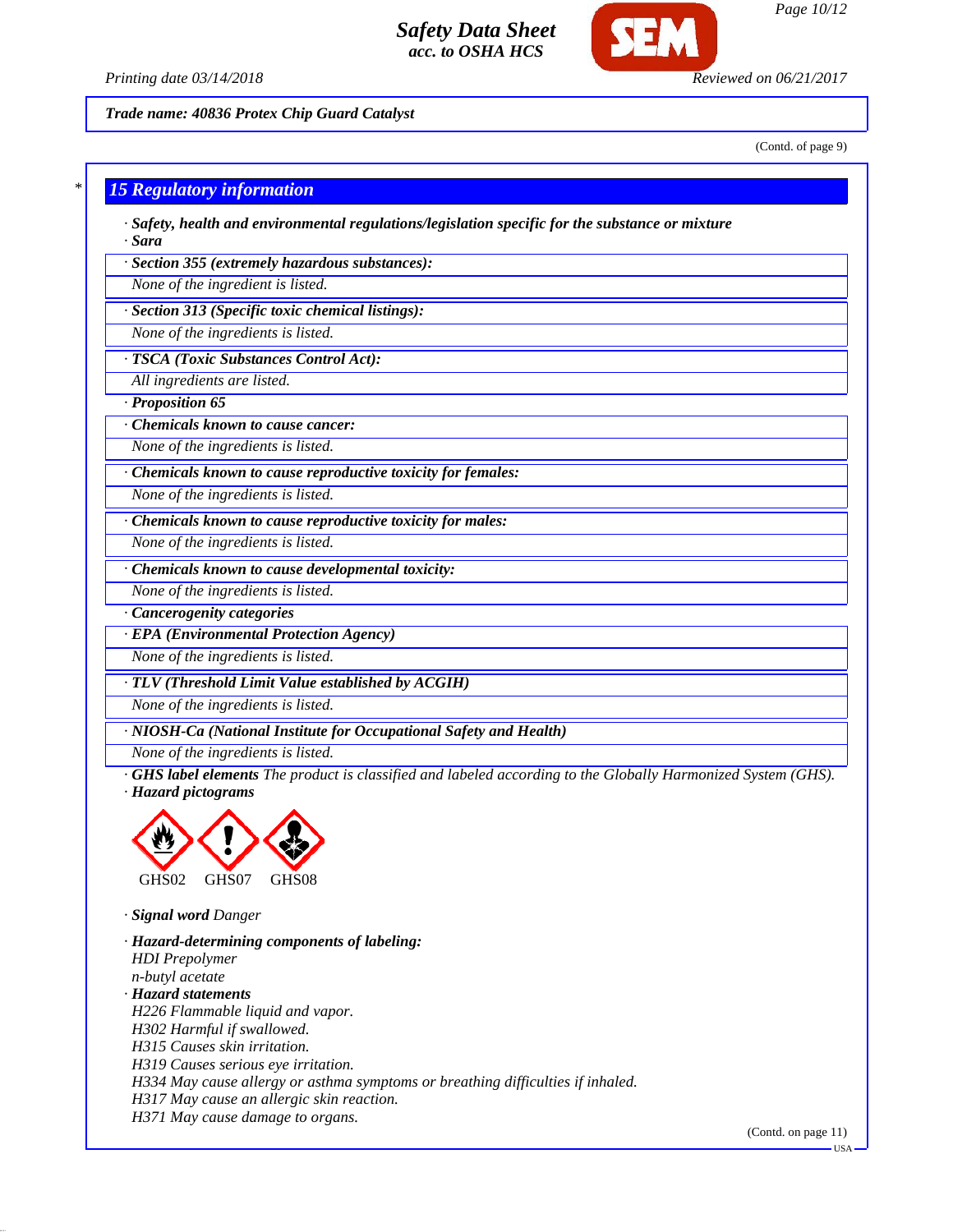

*Page 11/12*

*Trade name: 40836 Protex Chip Guard Catalyst*

|                          | (Contd. of page 10)                                                                                           |
|--------------------------|---------------------------------------------------------------------------------------------------------------|
| Precautionary statements |                                                                                                               |
| P <sub>210</sub>         | Keep away from heat/sparks/open flames/hot surfaces. - No smoking.                                            |
| P233                     | Keep container tightly closed.                                                                                |
| P <sub>240</sub>         | Ground/bond container and receiving equipment.                                                                |
| P241                     | Use explosion-proof electrical/ventilating/lighting/equipment.                                                |
| P <sub>242</sub>         | Use only non-sparking tools.                                                                                  |
| P <sub>243</sub>         | Take precautionary measures against static discharge.                                                         |
| P <sub>260</sub>         | Do not breathe dust/fume/gas/mist/vapors/spray.                                                               |
| P264                     | Wash thoroughly after handling.                                                                               |
| P270                     | Do not eat, drink or smoke when using this product.                                                           |
| P <sub>272</sub>         | Contaminated work clothing must not be allowed out of the workplace.                                          |
| P <sub>280</sub>         | Wear protective gloves/protective clothing/eye protection/face protection.                                    |
| P <sub>284</sub>         | [In case of inadequate ventilation] wear respiratory protection.                                              |
| $P301 + P312$            | If swallowed: Call a poison center/doctor if you feel unwell.                                                 |
| P330                     | Rinse mouth.                                                                                                  |
|                          | P303+P361+P353 If on skin (or hair): Take off immediately all contaminated clothing. Rinse skin with water/   |
|                          | shower.                                                                                                       |
| $P304 + P341$            | If inhaled: If breathing is difficult, remove person to fresh air and keep comfortable for<br>breathing.      |
|                          | P305+P351+P338 If in eyes: Rinse cautiously with water for several minutes. Remove contact lenses, if present |
|                          | and easy to do. Continue rinsing.                                                                             |
| $P308 + P311$            | IF exposed or concerned: Call a poison center/doctor.                                                         |
| $P362 + P364$            | Take off contaminated clothing and wash it before reuse.                                                      |
| $P333 + P313$            | If skin irritation or rash occurs: Get medical advice/attention.                                              |
| P321                     | Specific treatment (see on this label).                                                                       |
| P337+P313                | If eye irritation persists: Get medical advice/attention.                                                     |
| $P342 + P311$            | If experiencing respiratory symptoms: Call a poison center/doctor.                                            |
| P <sub>363</sub>         | Wash contaminated clothing before reuse.                                                                      |
| $P370 + P378$            | In case of fire: Use for extinction: CO2, powder or water spray.                                              |
| $P403 + P235$            | Store in a well-ventilated place. Keep cool.                                                                  |
| P <sub>405</sub>         | Store locked up.                                                                                              |
| P501                     | Dispose of contents/container in accordance with local/regional/national/international                        |
|                          | regulations.                                                                                                  |

*· Chemical safety assessment: A Chemical Safety Assessment has not been carried out.*

# *16 Other information*

*This information is based on our present knowledge. However, this shall not constitute a guarantee for any specific product features and shall not establish a legally valid contractual relationship.*

- *· Department issuing SDS: Environment protection department.*
- *· Contact: Rita Joiner (rjoiner@semproducts.com)*
- *· Date of preparation / last revision 03/14/2018 / 9*
- *· Abbreviations and acronyms:*

*RID: Règlement international concernant le transport des marchandises dangereuses par chemin de fer (Regulations Concerning the International Transport of Dangerous Goods by Rail)*

- *ICAO: International Civil Aviation Organisation*
- *ADR: Accord européen sur le transport des marchandises dangereuses par Route (European Agreement concerning the International Carriage of Dangerous Goods by Road)*
- *IMDG: International Maritime Code for Dangerous Goods*
- *DOT: US Department of Transportation*
- *IATA: International Air Transport Association*
- *ACGIH: American Conference of Governmental Industrial Hygienists*
- *EINECS: European Inventory of Existing Commercial Chemical Substances*
- *ELINCS: European List of Notified Chemical Substances*

(Contd. on page 12)

USA